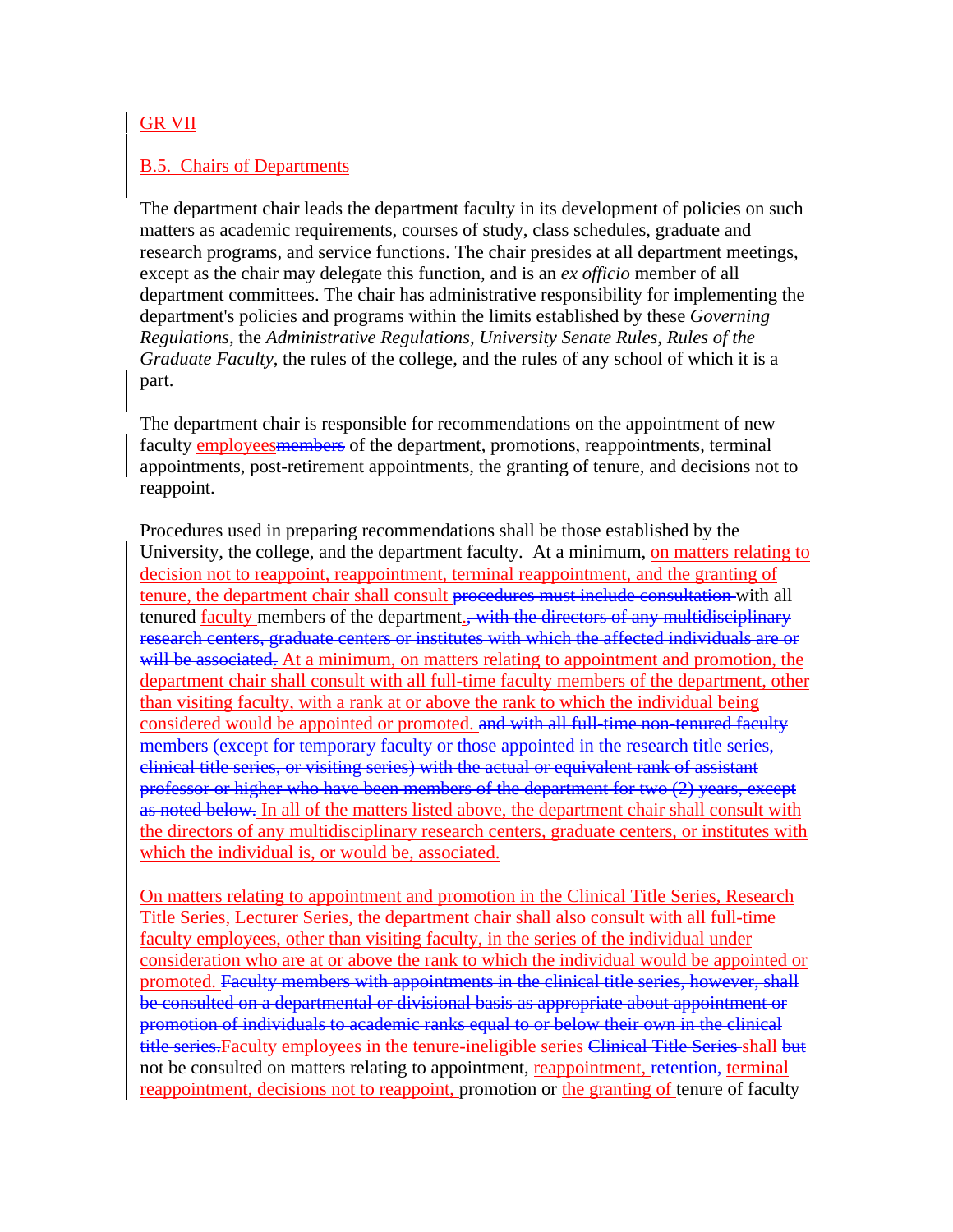employees in the tenure-eligible other title series, except by invitation of the department faculty as provided below.the regular or special title series.

A department faculty may establish policies that extend privileges of participation in the above named evaluative processes to other full-time faculty employees in the department. Once these policies for consultation and participation are approved by the department faculty (GR VII.A.6.(a)) and reviewed by the department chair, the dean and Provost for consistency with the *Governing Regulations*, *Administrative Regulations*, *Rules of the Graduate Faculty*, and rules of the College and approved, these policies shall be incorporated into the rules document of the department.

The following exceptions may be made: (1) faculty members on approved leave of absence or with a primary administrative, service, or other assignment outside the department, who are otherwise eligible to participate, may, but are not required to, provide written judgments on all recommendations; and, (2) faculty members need not be consulted on recommendations for promotion affecting members with equivalent or higher rank, except that all faculty members with tenure shall be consulted on recommendations for granting of tenure; (3) faculty members without tenure need not be consulted on recommendations for granting of tenure; (4) (2) the right to make recommendations on temporary appointments and/or appointments at the assistant professor level or below may be delegated, with these appointments to be reviewed by the tenured faculty of the department during the second semester of the first year of appointment; and  $(5)(2)$  in a large and diverse department, upon prior recommendation by the department faculty and approval of the dean and the Provost, consultation with faculty members may be restricted to those associated with the concerned, previouslydefined academic division or program area in the department.

In Aall recommendations on faculty personnel matters listed above in this section (GRVII.B.5), above, excluding reappointments of temporary faculty and post-retirement appointments, the department chair shall send to the dean his or her written recommendation and documentation of consultation by the department chair with the appropriate department faculty and the written judgment of the director of the pertinent multidisciplinary research center, graduate center, or institute. The documentation of faculty consultation shall be individual written judgments of the consulted faculty and/or a written summary of the consultative input containing the faculty vote along with any individual letters consulted faculty have elected to submit to accompanying the written summary statement. A department faculty shall establish policies on the form that such documentation shall take (either individual written judgments of the consulted faculty, or a written summary of the consultative input containing the faculty vote along with any elective individual letters from consulted faculty, or both) for each of the faculty personnel matters listed above in this section (GR VII.B.5). Once these policies on the documentation of faculty consultation are approved by the department faculty (GR VII.A.6.(a)) and reviewed by the department chair, the dean and Provost for consistency with the *Governing Regulations*, *Administrative Regulations*, *Rules of the Graduate Faculty*, and rules of the College and approved, these policies shall be incorporated into the rules document of the department.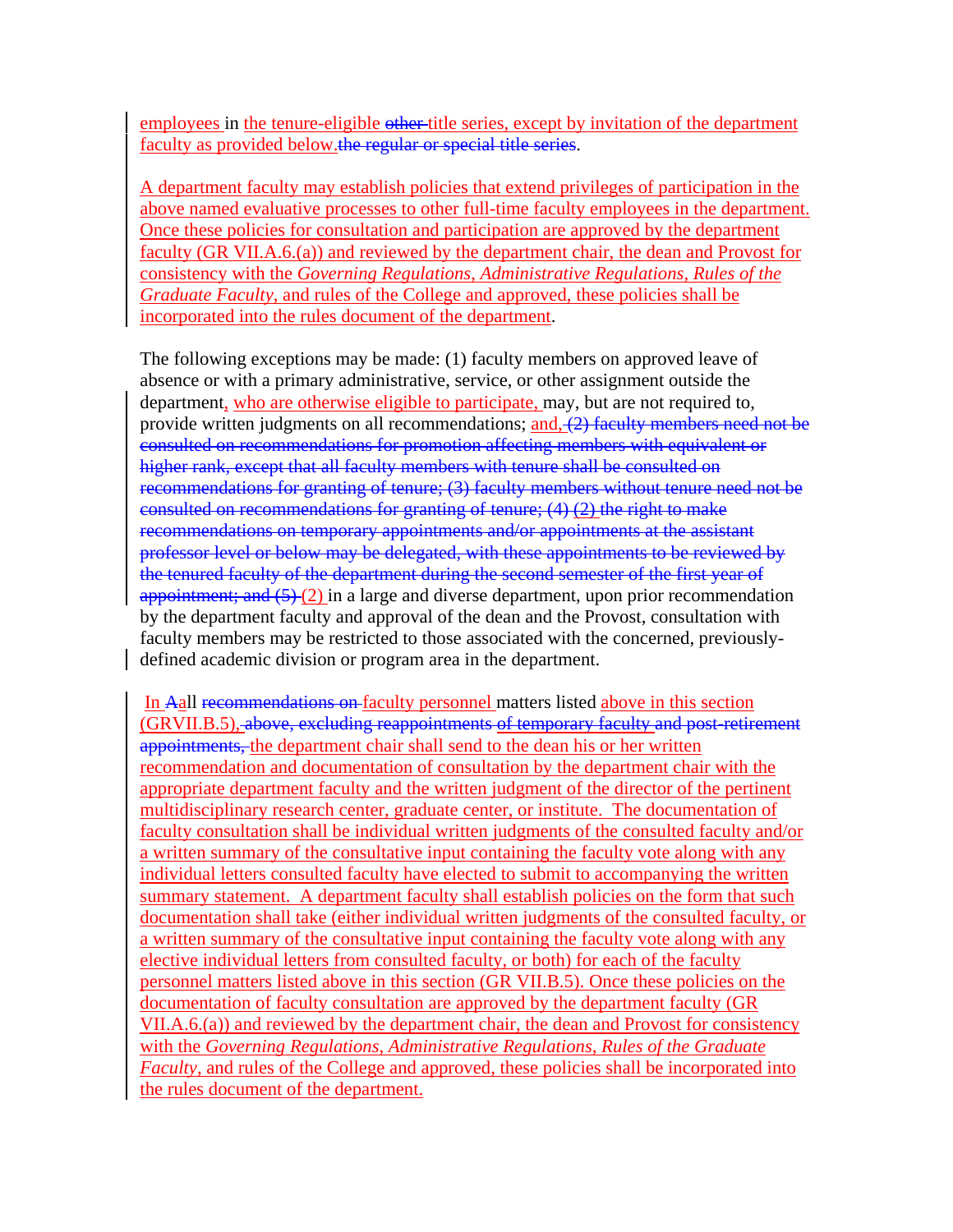consulted members of the department, and of each director of pertinent multidisciplinary research centers and institutes, along with the recommendation of the chair.

The department chair is responsible for the periodic evaluation of department members by procedures and criteria established by the University, the college, and the department faculty.

The department chair submits the budget request for the department and administers the budget after its approval. The chair also is responsible for making recommendations on salaries, salary changes, and distribution of effort.

In connection with the above major administrative functions, the chair shall seek the advice of members of the department, individually or as a group, or of advisory committees that the chair may appoint. Staff employees shall be consulted, when appropriate, by the chair, in the development of administrative policies and on decisions that directly affect staff employees.

The chair shall speak for the department. In the event that the chair believes it necessary to depart from the opinion of the department faculty, the chair shall communicate the department faculty's opinion as well as the chair's recommendation, stating reasons for differing from the department faculty's opinion, and notify the department faculty of such action.

## GR VII

## B.5. Chairs of Departments

The department chair leads the department faculty in its development of policies on such matters as academic requirements, courses of study, class schedules, graduate and research programs, and service functions. The chair presides at all department meetings, except as the chair may delegate this function, and is an *ex officio* member of all department committees. The chair has administrative responsibility for implementing the department's policies and programs within the limits established by these *Governing Regulations*, the *Administrative Regulations*, *University Senate Rules*, *Rules of the Graduate Faculty*, the rules of the college, and the rules of any school of which it is a part.

The department chair is responsible for recommendations on the appointment of new faculty employees of the department, promotions, reappointments, terminal appointments, post-retirement appointments, the granting of tenure, and decisions not to reappoint.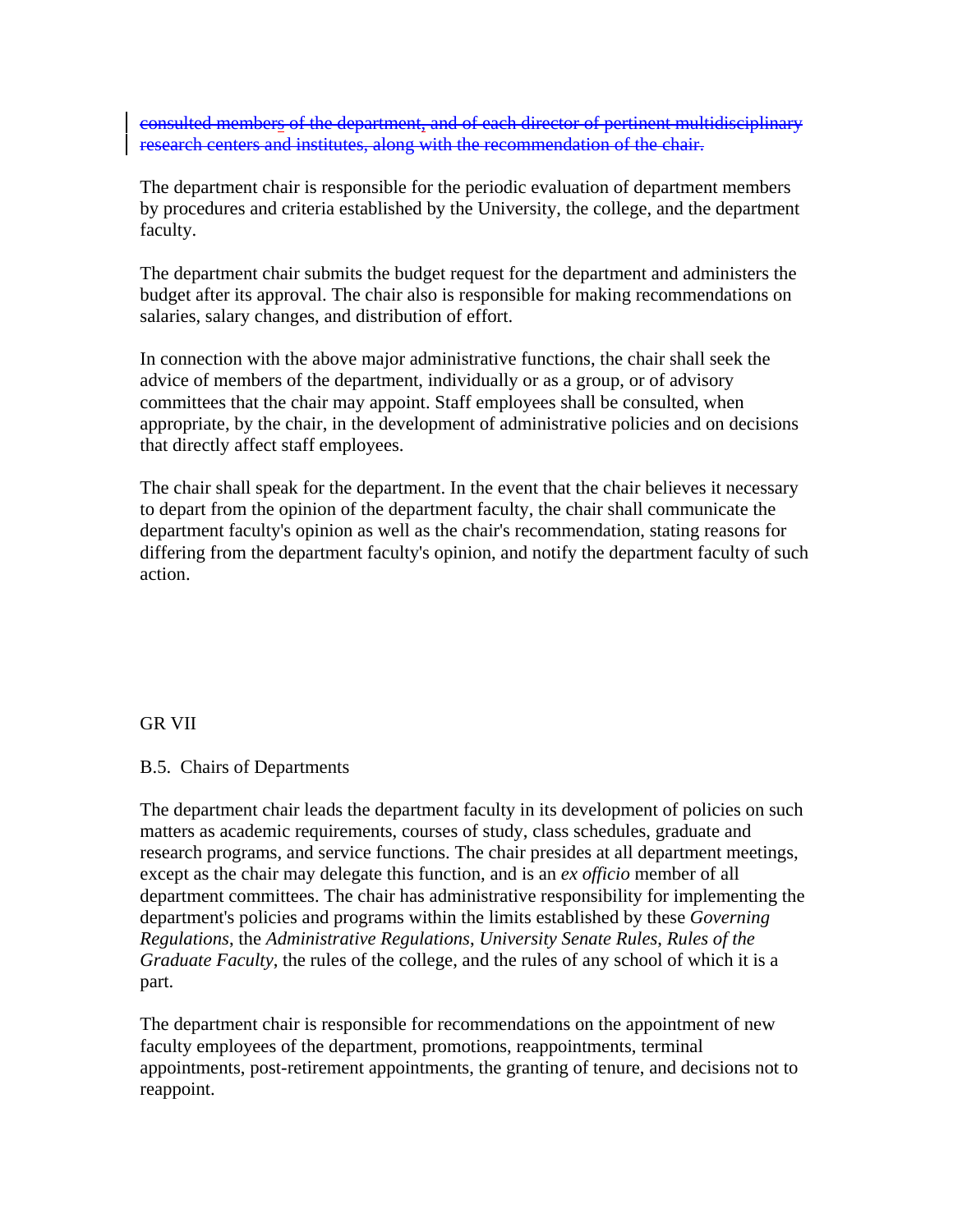Procedures used in preparing recommendations shall be those established by the University, the college, and the department faculty. At a minimum, on matters relating to decision not to reappoint, reappointment, terminal reappointment, and the granting of tenure, the department chair shall consult with all tenured faculty members of the department. At a minimum, on matters relating to appointment and promotion, the department chair shall consult with all full-time faculty members of the department, other than visiting faculty, with a rank at or above the rank to which the individual being considered would be appointed or promoted. In all of the matters listed above, the department chair shall consult with the directors of any multidisciplinary research centers, graduate centers, or institutes with which the individual is, or would be, associated.

On matters relating to appointment and promotion in the Clinical Title Series, Research Title Series, Lecturer Series, the department chair shall also consult with all full-time faculty employees, other than visiting faculty, in the series of the individual under consideration who are at or above the rank to which the individual would be appointed or promoted. Faculty employees in the tenure-ineligible series shall not be consulted on matters relating to appointment, reappointment, terminal reappointment, decisions not to reappoint, promotion or the granting of tenure of faculty employees in the tenure-eligible title series, except by invitation of the department faculty as provided below.

A department faculty may establish policies that extend privileges of participation in the above named evaluative processes to other full-time faculty employees in the department. Once these policies for consultation and participation are approved by the department faculty (GR VII.A.6.(a)) and reviewed by the department chair, the dean and Provost for consistency with the *Governing Regulations*, *Administrative Regulations*, *Rules of the Graduate Faculty*, and rules of the College and approved, these policies shall be incorporated into the rules document of the department.

The following exceptions may be made: (1) faculty members on approved leave of absence or with a primary administrative, service, or other assignment outside the department, who are otherwise eligible to participate, may, but are not required to, provide written judgments on all recommendations; and,(2) in a large and diverse department, upon prior recommendation by the department faculty and approval of the dean and the Provost, consultation with faculty members may be restricted to those associated with the concerned, previously-defined academic division or program area in the department.

In all faculty personnel matters listed above in this section (GRVII.B.5), the department chair shall send to the dean his or her written recommendation and documentation of consultation by the department chair with the appropriate department faculty and the written judgment of the director of the pertinent multidisciplinary research center, graduate center, or institute. The documentation of faculty consultation shall be individual written judgments of the consulted faculty and/or a written summary of the consultative input containing the faculty vote along with any individual letters consulted